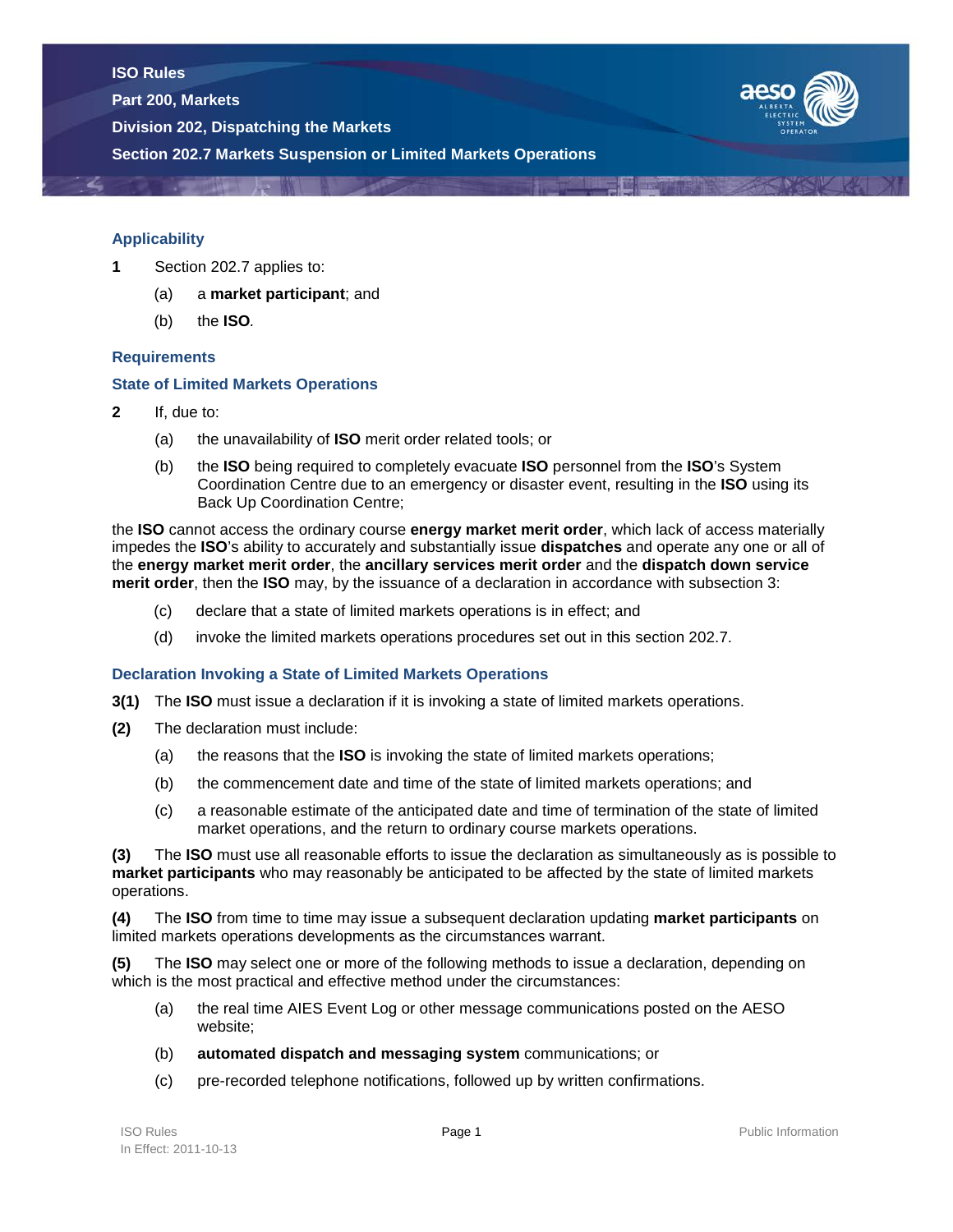

## **Dispatches During a State of Limited Markets Operations**

- **4** During a state of limited markets operations:
	- (a) the **ISO** must use the most current and reasonably accurate **energy market merit order**, **ancillary services merit order** and **dispatch down service merit order** then available to the **ISO** under the circumstances, to continue to issue **dispatches** in a manner which is as close as possible to ordinary course operations;
	- (b) subject to subsection 4(c), the **ISO** must use all reasonable efforts to ensure that any **dispatches** the **ISO** has issued for **dispatch down services** and **ancillary services** at the commencement of the state of limited markets operations remain in effect until termination of the state of limited markets operations; and
	- (c) if the **system marginal price** exceeds the reference price during the state of limited markets operations, then the **ISO** may determine that any one or all of the **dispatch down services**  must be **dispatched off** until the termination of the state of limited markets operations.

## **Energy Market Pricing During a State of Limited Markets Operations**

**5(1)** During a state of limited markets operations and subject to subsection 5(2), the **ISO** must determine the energy market **pool price** as the **system marginal price** at each minute, which must be the highest eligible **asset marginal price** of all **pool assets** to meet **system load** in the **energy market merit order** referred to in subsection 4(a).

**(2)** The **system marginal price** during a state of limited markets operations must be one thousand dollars (\$1,000) per MWh under the circumstances set out in section 6.3.9.1 b) of the **ISO rules***, Pool Price Determination*.

### **Other Pricing During a State of Limited Markets Operations**

- **6** During a state of limited markets operations:
	- (a) the **ISO** must make **dispatch down service** payments based on the **system marginal price** in each minute, in accordance with subsection 7 of section 103.4 of the **ISO rules**, *Power Pool Financial Settlement*;
	- (b) the **ISO** must make **ancillary services** payments based on the **pool price**, as determined in accordance with section 6.3.9.1 of the **ISO rules***, Pool Price Determination*; and
	- (c) the **ISO** may suspend uplift payments under subsection 6 of section 103.4 of the **ISO rules**, *Power Pool Financial Settlement.*

#### **Termination of a State of Limited Markets Operations**

**7(1)** The **ISO**, by issuing a declaration, must terminate a state of limited markets operations as soon as it restores ordinary course access to the merit orders.

**(2)** The **ISO** must use the most practical and effective communication method referenced in subsection 3(5) to issue a declaration to **market participants** that the **ISO** has terminated a state of limited markets operations and ordinary course merit order operations are to recommence by the date and time specified in the declaration.

#### **State of Markets Suspension**

**8(1)** If:

- (a) the **interconnected electric system** is experiencing a **blackout**;
- (b) the **interconnected electric system** is breaking up into two (2) or more **electrical islands**  causing **transmission constraints** that significantly limit or prohibit markets operations; or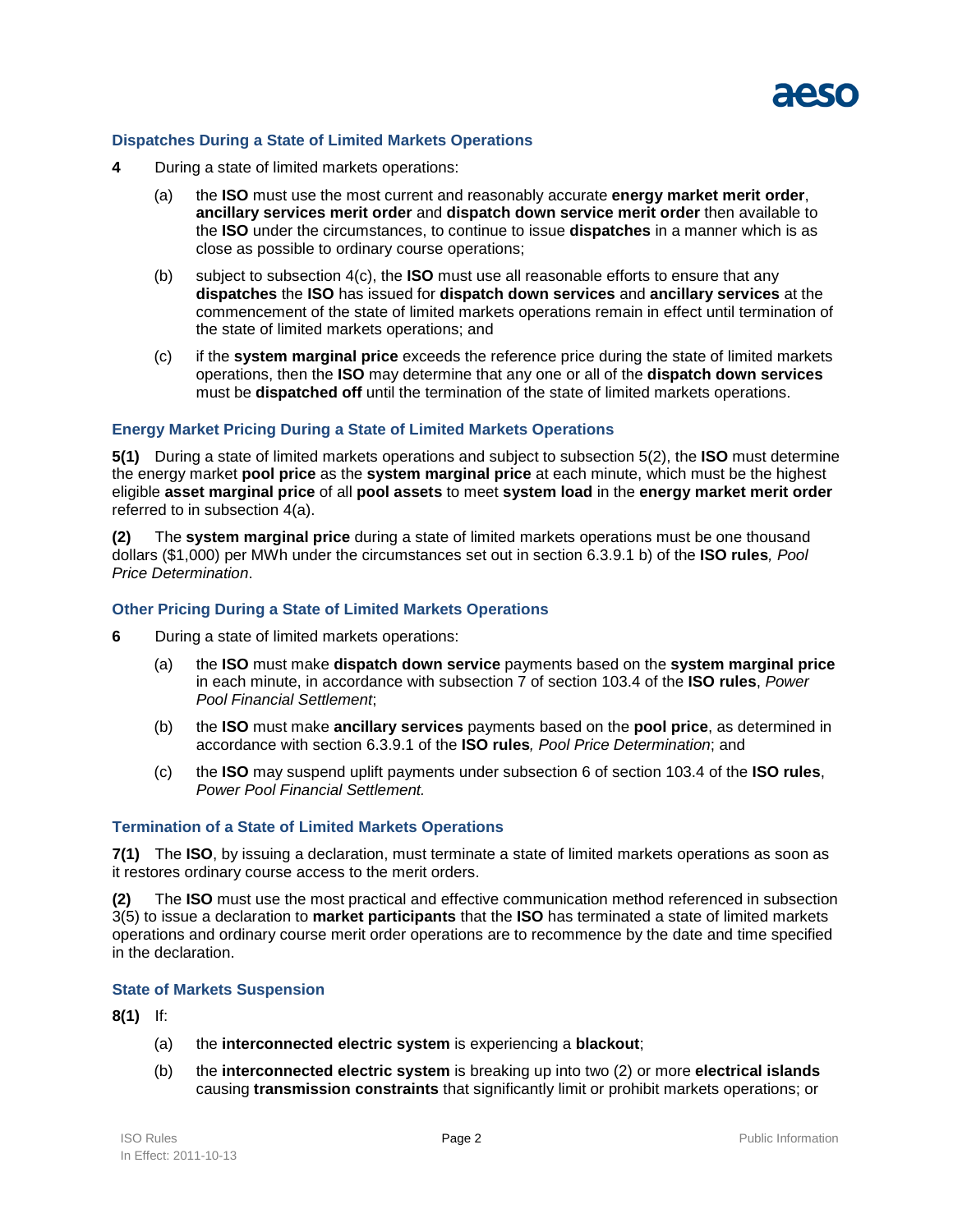

- (c) the **ISO** is unable to continue in a state of limited markets operations under this section 202.7 because:
	- (i) the **ISO** no longer can use the most current and reasonably accurate **energy market merit order** due to material variances between that **energy market merit order** and the energy production capabilities of the **pool assets** associated with the **energy market merit order**; or
	- (ii) the **ISO** no longer can perform and operate merit order functions at the Back Up Coordination Centre as referenced in subsection 2(b);

then once an approval is granted under subsection 8(2), the **ISO** may issue a declaration in accordance with subsection 9 invoking a state of markets suspension for the energy market, the **ancillary services** market and the **dispatch down service** market, and implementing the markets suspension procedures set out in this section 202.7.

**(2)** The **ISO** may not issue a declaration invoking a state of markets suspension without the approval of the Chief Executive Officer of the **ISO** or a designee, but if the **interconnected electric system** is experiencing a **blackout** as referenced under subsection 8(1)(a), then the **ISO** may, by declaration in accordance with subsection 9, invoke a state of markets suspension without Chief Executive Officer approval.

## **Declaration Invoking a State of Markets Suspension**

- **9(1)** The **ISO** must issue a declaration if it is invoking a state of markets suspension.
- **(2)** The declaration must include:
	- (a) the reasons that the **ISO** is invoking the state of markets suspension;
	- (b) the commencement date and time of the state of markets suspension; and
	- (c) a reasonable estimate of the anticipated date and time of the termination of the state of markets suspension, and the return to ordinary course markets operations.

**(3)** The **ISO** must use all reasonable efforts to issue the declaration as simultaneously as is possible to **market participants** who may reasonably be anticipated to be affected by the state of markets suspension.

**(4)** The **ISO** from time to time may issue a subsequent declaration updating **market participants** on markets suspension developments as the circumstances warrant.

**(5)** The **ISO** may select one or more of the following methods to issue the declaration, depending on which is the most practical and effective method under the circumstances:

- (a) the real time AIES Event Log or other message communications posted on the AESO website;
- (b) **automated dispatch and messaging system** communications; or
- (c) pre-recorded telephone notifications, followed up by written confirmation.

## **Effect of a State of Markets Suspension**

- **10** During the period of time a state of markets suspension is in effect, the **ISO**:
	- (a) is not required to follow the **energy market merit order**, the **ancillary services merit order**, or the **dispatch down service merit order**; and
	- (b) must determine the **system marginal price** in accordance with subsection 11.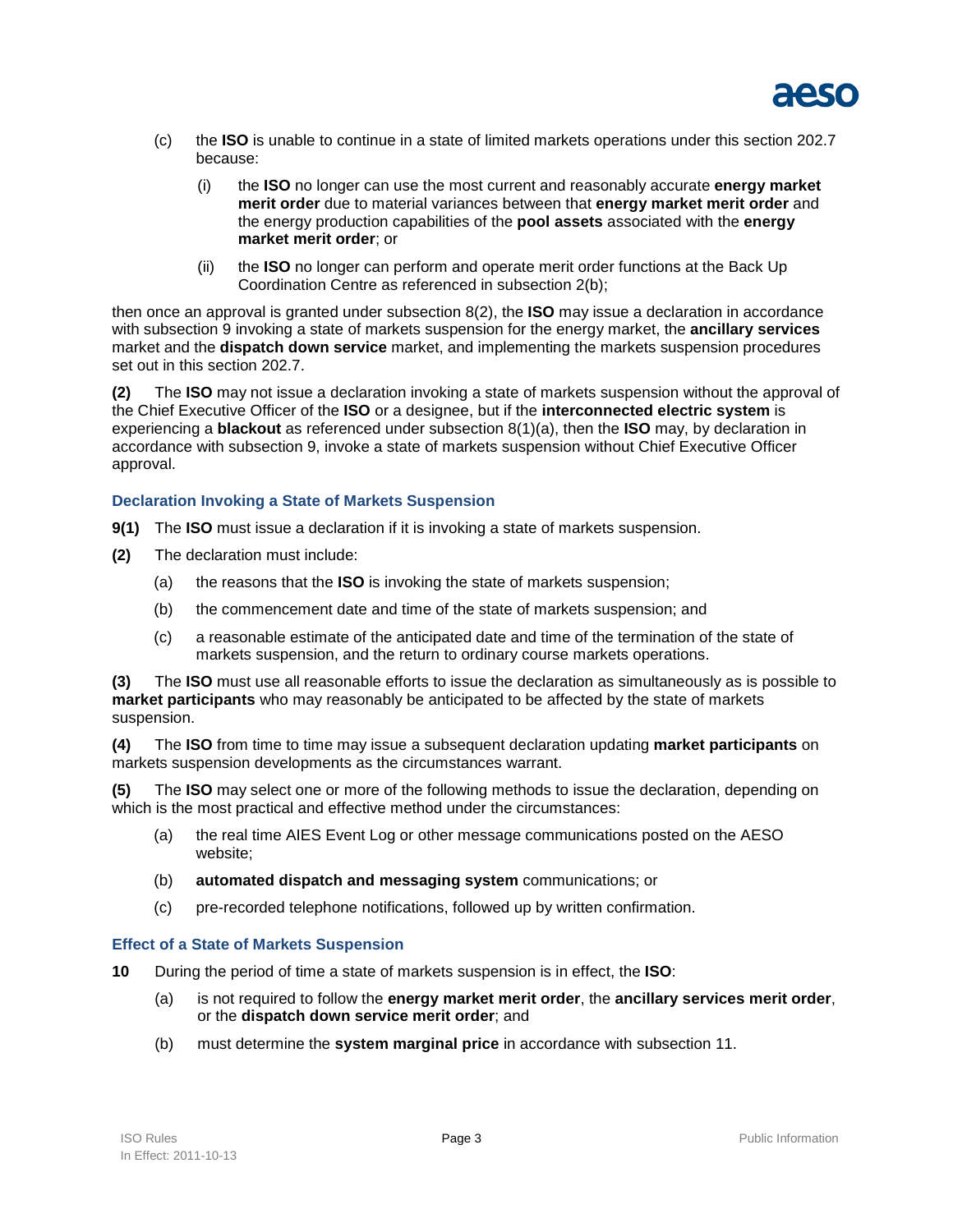

# **System Marginal Pricing during a State of Markets Suspension**

**11(1)** During a state of markets suspension and subject to subsection 11(2), the **ISO** must determine the **system marginal price** at each minute, which price must be either the prior thirty (30) **day** average **on peak** price or **off peak** price, depending on the hour of **day** the state of markets suspension is in effect.

**(2)** The **system marginal price** during a state of markets suspension must be one thousand dollars (\$1,000) per MWh under the circumstances set out in section 6.3.9.1 b) of the **ISO rules***, Pool Price Determination*.

## **Operating Costs Recovery for Certain Market Participants**

**12(1)** If for a state of markets suspension a **market participant** does not recover from energy receipts revenue all operating costs, as specified in subsection 12(2) below, for any **pool asset** that operated during that state of market suspension, then the **ISO** must pay to the **market participant** an additional amount up to, but not in excess of, those operating costs, net of the energy receipts revenue.

- **(2)** Subject to subsection 12(3), the operating costs referred to in subsection 12(1) may include:
	- (a) variable **supply transmission service** charges which are the actual cost of all variable charges from *Rate Schedule STS* of the **ISO tariff**, including the applicable **loss factor** charge or credit;
	- (b) variable operating and maintenance charges;
	- (c) fuel cost to operate the **pool asset**; and
	- (d) other related reasonable costs the **ISO** approves.

**(3)** If during a state of markets suspension a **market participant** incurs start-up costs for a **pool asset** as the result of receiving a **directive** to start-up the **pool asset**, and then subsequently the **market participant**:

- (a) receives a **directive** to shut down the same **pool asset**; or
- (b) is **dispatched off** for the same **pool asset** upon the termination of the markets suspension and the return to ordinary course operations;

then the **market participant** may include those start-up costs in the operating costs to be recovered in accordance with subsection 12(2).

**(4)** The **ISO** must include as a line item in a **power pool** statement any charge to a **pool participant**  under subsection 8 of section 103.6 of the **ISO** rules, *ISO Fees and Charges* for the **ISO** to recover any costs associated with the payment of operating costs net of energy receipts revenue due to a markets suspension under this section 202.7.

#### **Termination of a State of Markets Suspension**

**13(1)** The **ISO**, by issuing a declaration, must terminate a state of markets suspension as soon as it restores ordinary course markets operations.

**(2)** The **ISO** must use the most practical and effective communication methods referenced in subsection 9(5) to issue a declaration to **market participants** that the **ISO** has terminated a state of markets suspension and ordinary course markets operations are to recommence by the date and time specified in the declaration.

**(3)** The **ISO** must publish a preliminary report on the AESO website, no later than five (5) **business days** following the last **day** of a state of markets suspension, containing a summary of events and circumstances which led to the **ISO** invoking the state of markets suspension.

**(4)** The **ISO** must publish a final report on the AESO website, no later than twenty (20) **business days**